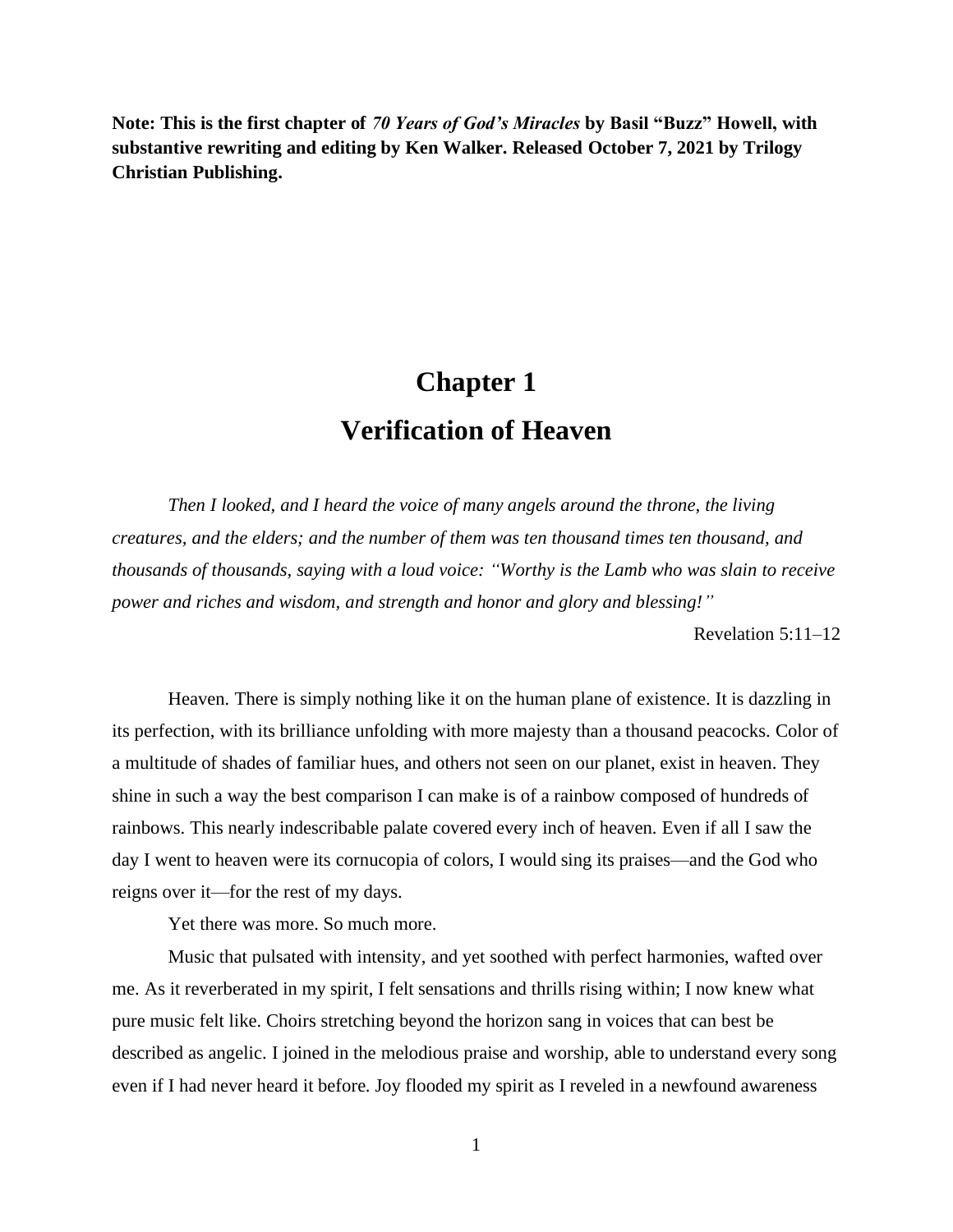and sensitivity to everything around me. I could feel the love of God filling every fiber of my being.

Another thing that impressed me was the calm in the atmosphere. No one rushed around or looked over their shoulder with anxiety etched into their countenance. No one checked their watches, scanned their to-do lists, fretted about the bills, worried about tomorrow, or fought for a place at the head of the line. It was beyond wonderful. Imagine taking a vacation to a picturesque, luxurious Hawaiian island with weather so balmy you never need a jacket. And while you're there you stay in a windowless villa, dining whenever you chose from an endless buffet, as a retinue of servants wait on you hand-and-foot.

Heaven is a hundred times better.

# **Unexpected Trip**

*Then I turned to see the voice that spoke with me. And having turned I saw seven golden lampstands, and in the midst of the seven lampstands One like the Son of Man, clothed with a garment down to the feet and girded about the chest with a golden band. His head and hair were white like wool, as white as snow, and His eyes like a flame of fire; His feet were like fine brass, as if refined in a furnace, and His voice as the sound of many waters; He had in His right hand seven stars, out of His mouth went a sharp two-edged sword, and His countenance was like the sun shining in its strength.*

### Revelation 1:12-16

My trip began with an unexpected interruption in the midst of a sunny July day in 1984 in Northern California. My beautiful wife, Esperanza—which means "hope" in English—and I went out for breakfast near our home in Los Gatos prior to heading to San Jose's Spartan Stadium (since renamed CEFCU Stadium for Citizens Equity First Credit Union) to watch the Golden Bay Earthquakes play soccer. Near the end of the game, though, sudden pains shot through my stomach. They increased with such a velocity that I thought I would pass out.

After considerable groaning and slumping over in my seat, Espe rushed me out the gate and into our car before heading pell-mell down the highway to a hospital close to our home.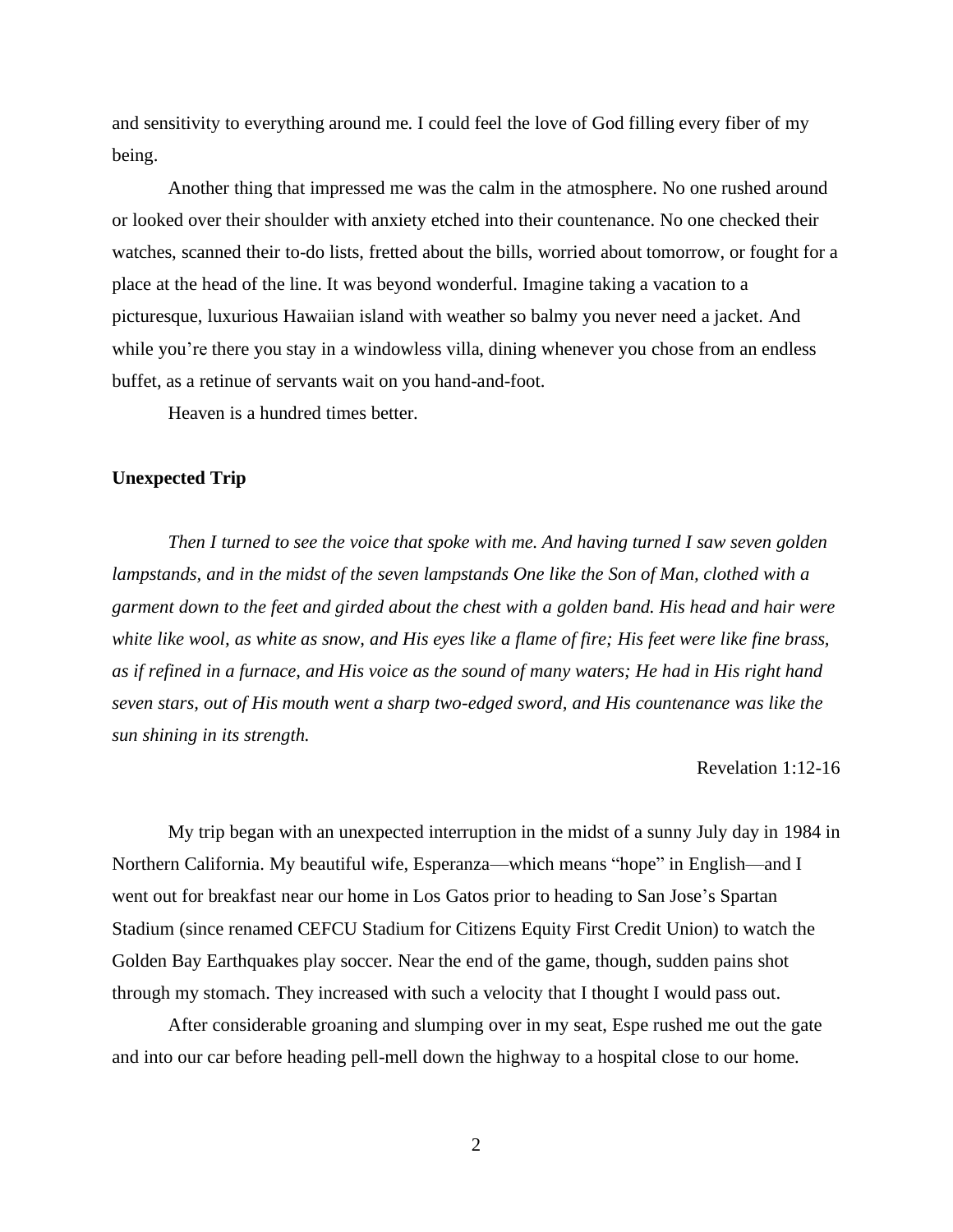When we arrived, my wife's shouts brought some nurses running. After hooking me up to equipment and taking my vital signs, one told her, "Your husband's appendix is about to burst."

Shock washing over her, Espe struggled to grasp the significance of what she had just learned. She didn't want to believe it! When she regained her senses, she immediately began praying for my well-being and a safe surgery. God responded by giving her the kind of peace that passes all understanding. She knew her prayers would be answered.

I wish I could say I felt the same way. As a couple aides wheeled me to an emergency operating room, I struggled with fear and the worst case of nerves I have ever known. Like my wife, though, after regaining my senses I prayed and asked God for His help. I asked that He guide the surgeon's hands and that the operation would be successful.

No sooner had they administered the medication to put me asleep than I felt myself lifting up, up, and up out of the operating room. Unable to believe my eyes at first, I found myself in heaven. How did I know this? I just knew. For one, I felt complete peace of mind, tranquility, and a deep sense of belonging. It was unlike any place I had ever visited. I felt totally at home with being there, like one of countless kindred spirits. Joy and happiness overwhelmed me.

As I looked across a vast expanse of sky, my eyes widened. There were so many things to see all at once, and so much happening. While on an earthly plane there would be no way to absorb everything that was going on, in heaven it all felt normal. I felt very much at home. There was no worry, no fear, and no reason to get upset. I knew that everything was is in God's hands and within His control. As I floated above millions of people, I heard them praising God in their native languages. Though I struggle to speak anything but English, I understood all their words! In fact, I joined in the praise with my own heavenly language. When I noticed they all were raising their hands, I raised mine too as we worshiped God Almighty.

# **A Place for Us**

*In My Father's house are many mansions; if it were not so, I would have told you. I go to prepare a place for you. And if I go and prepare a place for you, I will come again and receive you to Myself; that where I am, there you may be also.*

John 14:2-3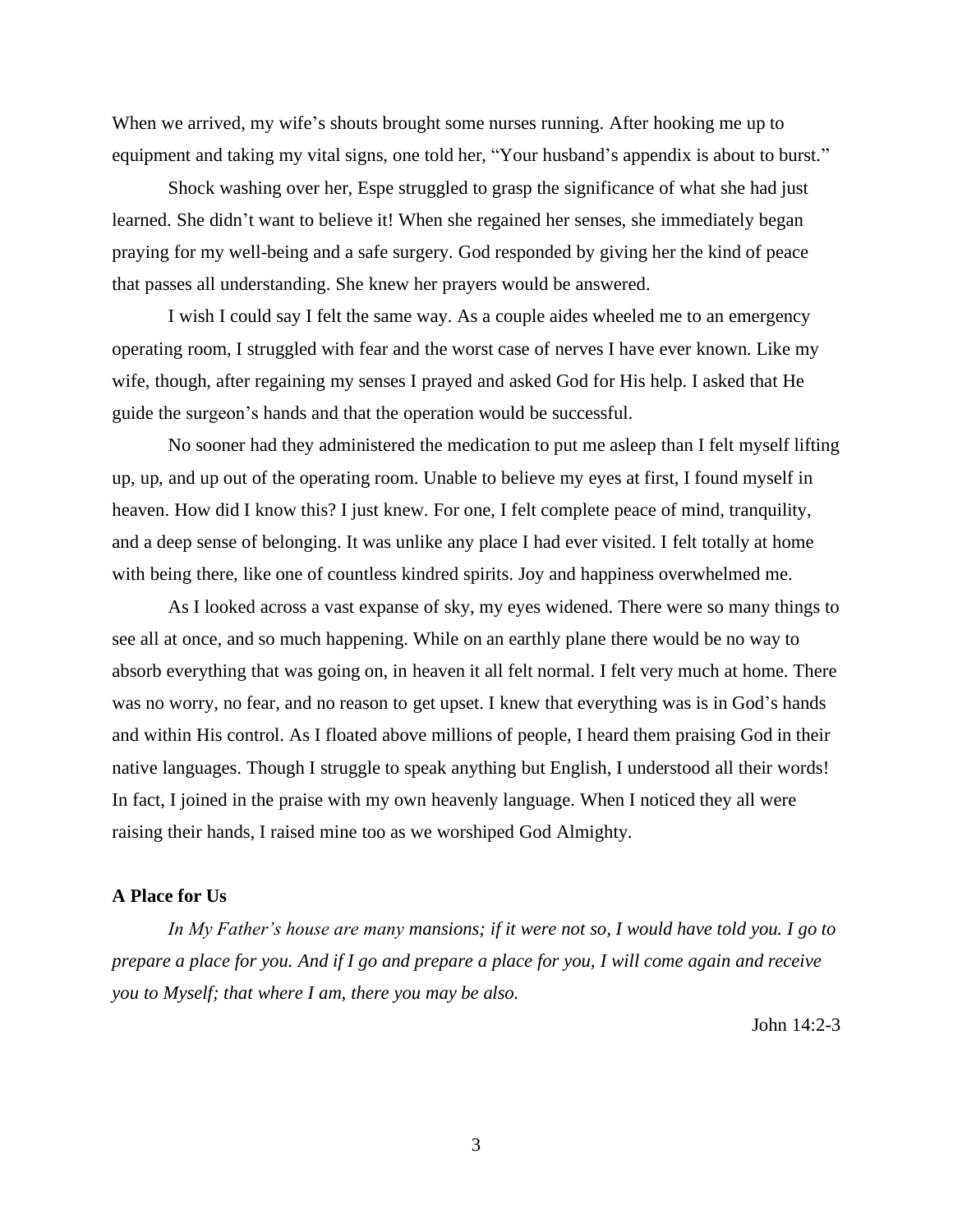By now, you may be wondering: "So what's so great about this guy's experience? Haven't we already had a flood of books about the beyond? Hasn't *90 Minutes in Heaven* sold a truckload of copies? Even been made into a movie?" While I would answer "yes" to all those questions, I still feel compelled by the Lord to share what happened to me. Not just because I saw and felt such an awe-inspiring vision as I lay on the operating table. Besides that, my entire life has been an affirmation of the God who didn't just create me but saved me—more than once—years before this experience. This is a memoir about Him and the incredible miracles I have seen Him perform throughout my more than seven decades on this earth.

I am starting with my trip to heaven because it is such a stirring, almost unbelievable story. Were it not for living through it, I would be as skeptical as some of you reading these words. I might be wondering if you had made it all up, eaten too much pizza the night before, or had strange hallucinations while on anesthesia. I assure you: it was real. Every time I think about it or my wife brings it up, I go back in time and a smile crosses my face—feelings of joy dance through my heart and spirit.

We have to understand God created this earth and prepared a place to spend an eternity for those who truly believe in Him, as Jesus assured His disciples in John 14:2–3. For some reason, which I assume will be revealed to me when I enter heaven for the last time, God blessed me with this preview of my final resting place. I have led a fairly long life, one that has included some pretty tough years, as well as rewarding times. Yet nothing that takes place on this planet can match the grandeur of heaven.

Heaven is where everyone wants to go at the end of life (especially when the other choice is hell). It offers perfect peace, tranquility, and the sense of belonging and community that so many spend years of their existence desperately hoping to discover. In heaven I felt love emanating from God that was far superior to any earthly kind.

#### **Entering the Throne Room**

*Immediately I was in the Spirit; and behold, a throne set in heaven, and One sat on the throne. And He who sat there was like a jasper and a sardius stone in appearance; and there was a rainbow around the throne, in appearance like an emerald. Around the throne were twenty-four thrones, and on the thrones I saw twenty-four elders sitting, clothed in white robes; and they had crowns of gold on their heads.*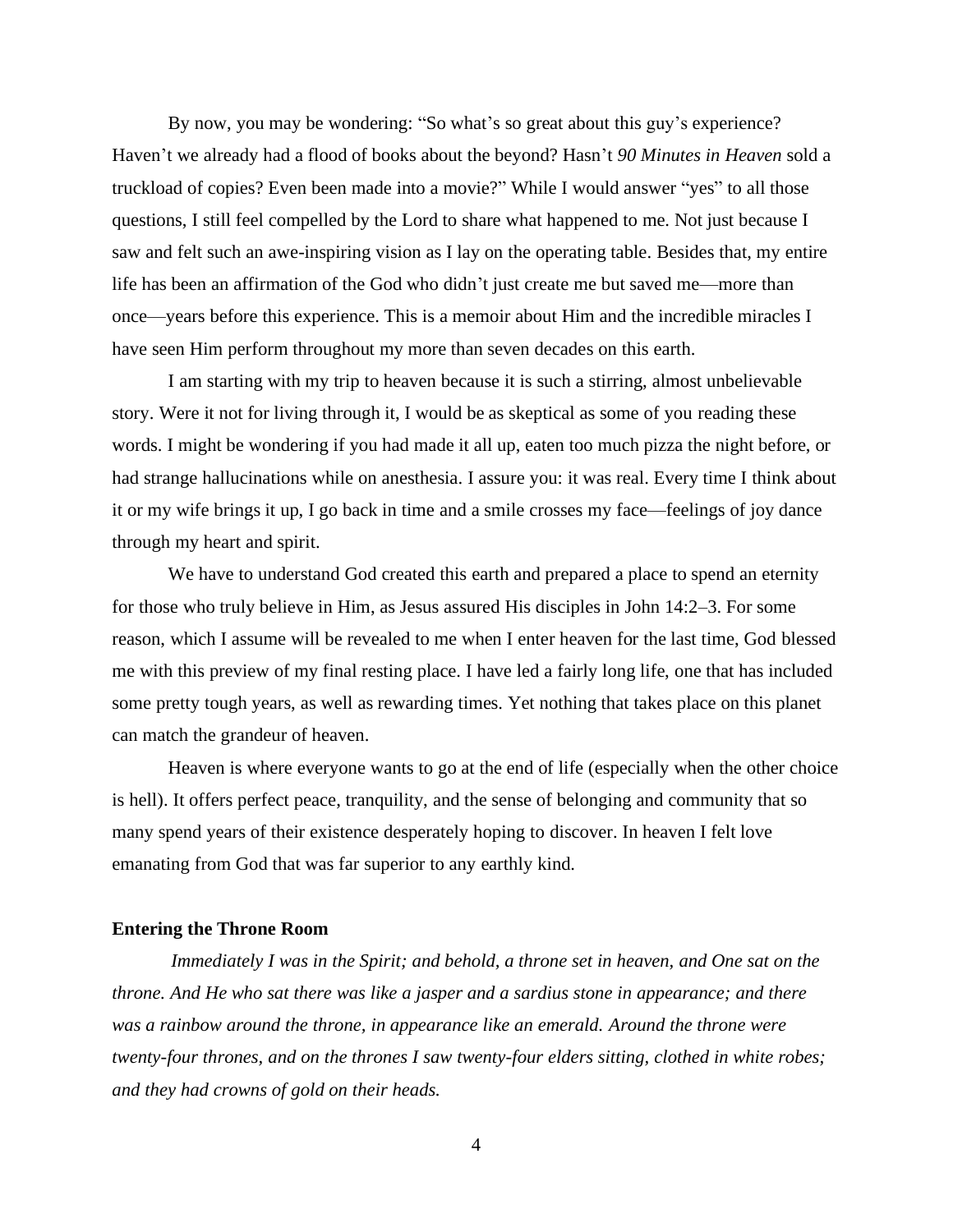Everything in heaven was so natural, including the lighting, that it felt like living through a cinematic experience. It was more lifelike than any IMAX theater or Dolby Atmos surroundsound system. Earlier I mentioned the breathtaking rainbows in heaven. Not surprisingly, since God gave Noah the rainbow a sign of His covenant to never again destroy the earth with a flood (Genesis 9:13–16), they occupy a dominant place in heaven. That includes in God's throne room, a place so magnificent that words can't fully capture its full dimensions. It is filled with majesty, royalty, and beauty—a true feast for the eyes.

As I reached the throne room, I tried to imagine who could be there. I could envision Old Testament leaders and prophets like Moses, Abraham, Joseph, Joshua, Noah, David, Solomon, and Daniel. And such New Testament figures as Paul, Peter, James, and Gospel writers Matthew, Mark, Luke and John. And, course, Jesus the Christ, our Savior.

Ironically, the solid glass enclosure and the brightness and dazzling rainbow of colors made it difficult to discern exactly who was there. Yet through the wide opening I could see there were people walking around. That I couldn't identify them didn't upset me. I knew heaven was where I belonged. I was a part of everything happening in heaven. Because of that trip, Colossians 3:1 has become one of my favorite Scriptures: "If you then were raised with Christ, desire those things which are above, where Christ sits at the right hand of God" (MEV). These words have fascinating meaning to mean for several reasons:

- 1. I rose up to heaven
- 2. Things on earth are no longer that meaningful by comparison
- 3. The only disappointment I experienced afterward was coming back to earth

The heavenly music was so intense it felt like an orchestra of millions were playing in perfect tune, accompanied by a similar-size choir singing every song to perfection. As a boy, I like lush movie musicals big orchestras, great singing, and fantastic ending numbers. No matter how much money, what famed composers, or what stars they employ, no Hollywood production could ever hope to match the music in heaven.

Equally amazing is how I was able to absorb all the sight sounds. I was prepared for anything God allowed me to see, feel, or be a part of there. My senses were heightened at a level unheard of this world, all rolled up into a ball of happiness and natural joy. While the music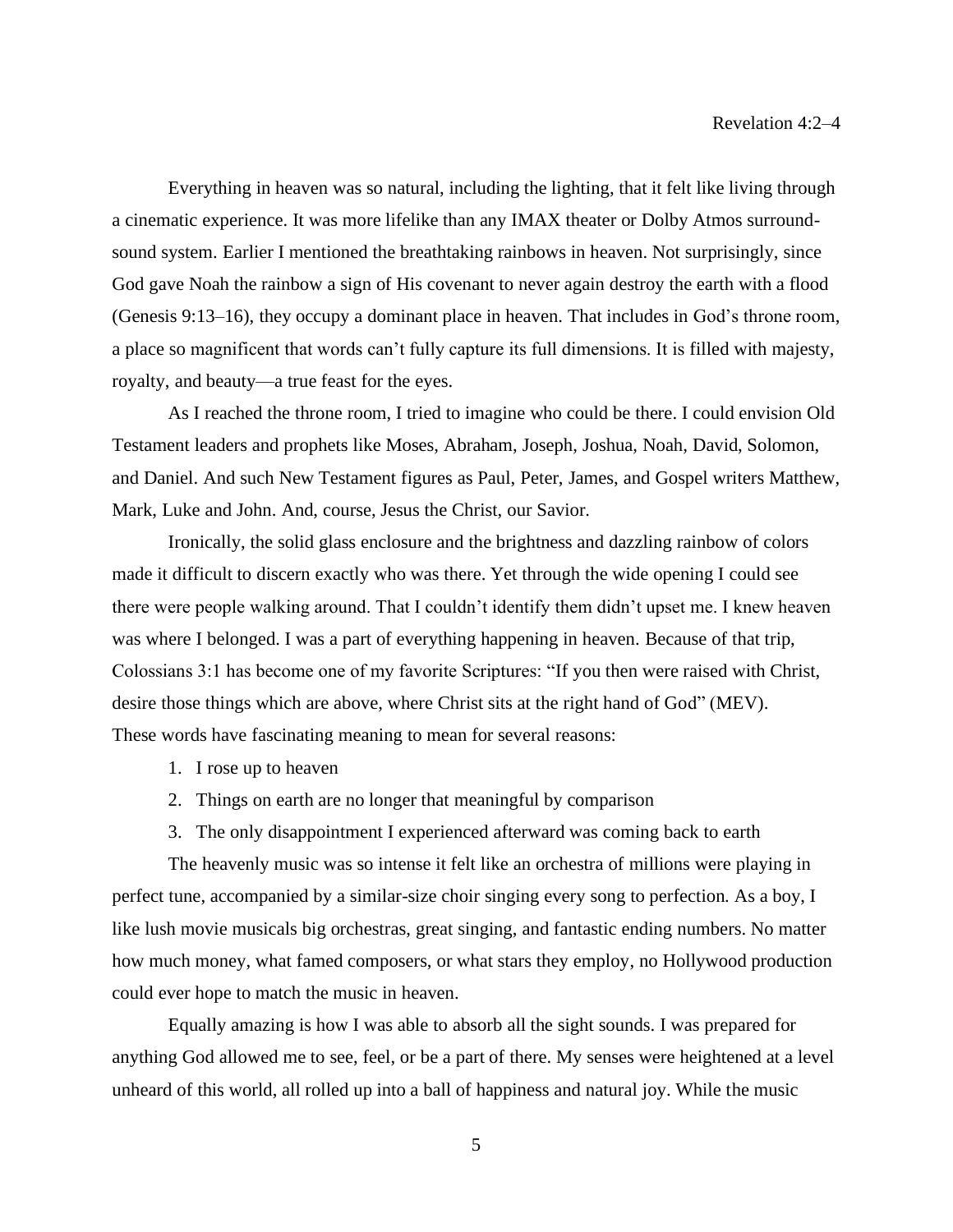pulsated throughout my being, I followed everything with my eyes, and could understand everything without any struggle. I sang and worshiped in tune and knew all the words so I never distracted the worship. While that may not sound that impressive, you need to appreciate in real life I cannot hold a note with both hands.

# **Affirming the Vision**

*Whenever the living creatures give glory and honor and thanks to Him who sits on the throne, who lives forever and ever, the twenty-four elders fall down before Him who sits on the throne and worship Him who lives forever and ever, and cast their crowns before the throne, saying: "You are worthy, O Lord, to receive glory and honor and power; for You created all things, and by Your will they exist and were created."*

Revelation 4:9-11

I went to heaven about five years before Don Piper's visit in January of 1989. He later wrote *90 Minutes in Heaven* (and several succeeding titles) with prolific ghostwriter and author Cecil Murphey. Although Baker Publishing's Revell imprint only released 7,500 copies initially, since then it has sold more than five million. I am a huge fan of the book and used to buy them in lots of ten to hand out to nonbelievers.

One reason I absorbed the book so intently was because I could relate to a succession of Piper's experiences. Having lived through what I did, his book had the ring of authenticity. For example, in chapter two, he writes of how time had no meaning. Bingo! There are no clocks in heaven, no rush to get across town or pick up your kids or make it to a doctor's appointment or any of a dozen different reasons we dash around like the proverbial chicken without a head. Just total peace and harmony, all under God's control.

Like Piper, I have to use earthly terms to describe the unimaginable excitement, warmth, and happiness in heaven, but they pale by comparison to the real thing. As Paul wrote in the apocryphal "love chapter," 1 Corinthians 13: "For now we see in a mirror, dimly, but then face to face. Now I know in part, but then I shall know just as I also am known" (v. 12). When it comes to heaven, while on this earth we can only see in a dim mirror what awaits us. If more people fully grasped the awesomeness of what awaits everyone who follows Jesus as Lord, the lines of those seeking to enter heaven would stretch around the globe.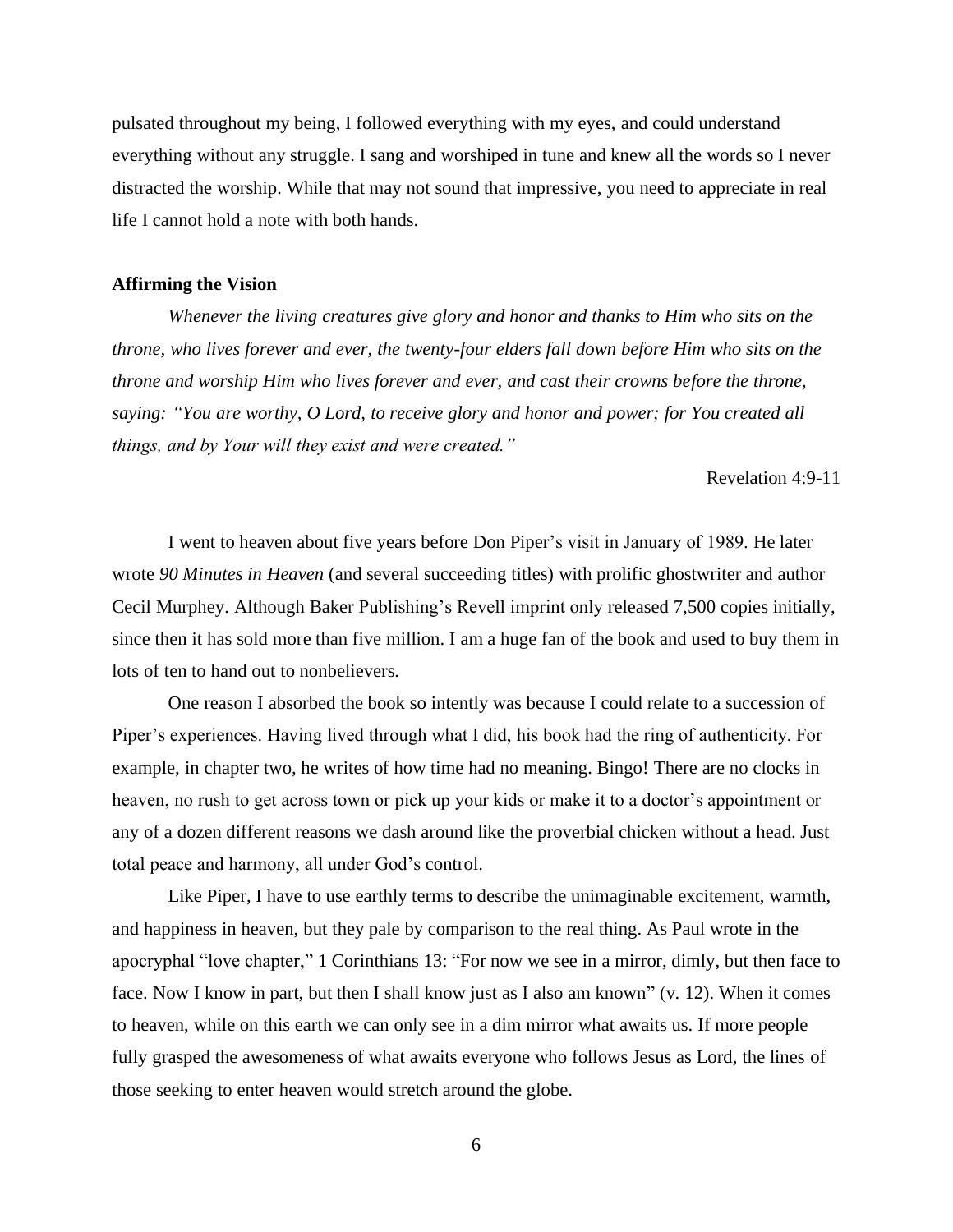Piper also writes about a first-class buffet for the senses. I know exactly how that feels. Even though I found myself floating above millions of people, my senses and eyes could absorb everything with fantastic visual intake. It felt like zeroing in with crystal clear vision on a top opera singer while mired in the back row of the balcony. It wasn't just my keen eyesight. I found myself with an extraordinary ability to smell, hear, perceive, and experience everything around me. It left me with a lasting catalog of memories.

With all five senses dramatically multiplied, I could see the brilliant light and rainbows emanating from God's throne room as I drew closer to it. I believe its brightness was the reason I couldn't determine who was present. I know it all sounds unbelievable, but how can one adequately explain living in another dimension? It is strange being in the hospital for surgery and an instant later being in heaven. But it was . . . well, heavenly. Piper talks about every feature being perfect and beautiful—wonderful to gaze at. As he writes: "Everything was perfect. I sensed that I knew everything and had no questions to ask."<sup>1</sup>

Indeed, everything had an order and structure to it like nothing we can see on earth. This is one of the most difficult things to explain; when people hear my descriptions, many scoff, "No one and no thing is perfect. All I can say in response is: "God is perfect, so He created a perfect heaven." How else can I explain being able to sing in perfect voice and rhythm when down here I sound like a screech owl whose feathers are getting plucked? How could I have been part of something greater than anyone can explain?

Being magnificent in love, worship, and praise is not bragging about my abilities, but the God who made it possible. It was an overflowing feast for my ears. I didn't make a decision to follow Christ until my late thirties. Yet, after only four years of walking with Christ, I was participating in the greatest concert of all time. If it sounds unbelievable to you, imagine how I felt! It's nearly impossible to explain in the natural, but heaven is where God allows His children to experience the supernatural organized by our divine Creator. Everything in heaven is perfect, even a thousand songs playing simultaneously. Imagine the cacophony of discordant sounds if you tried that on earth.

# **Longing for Home**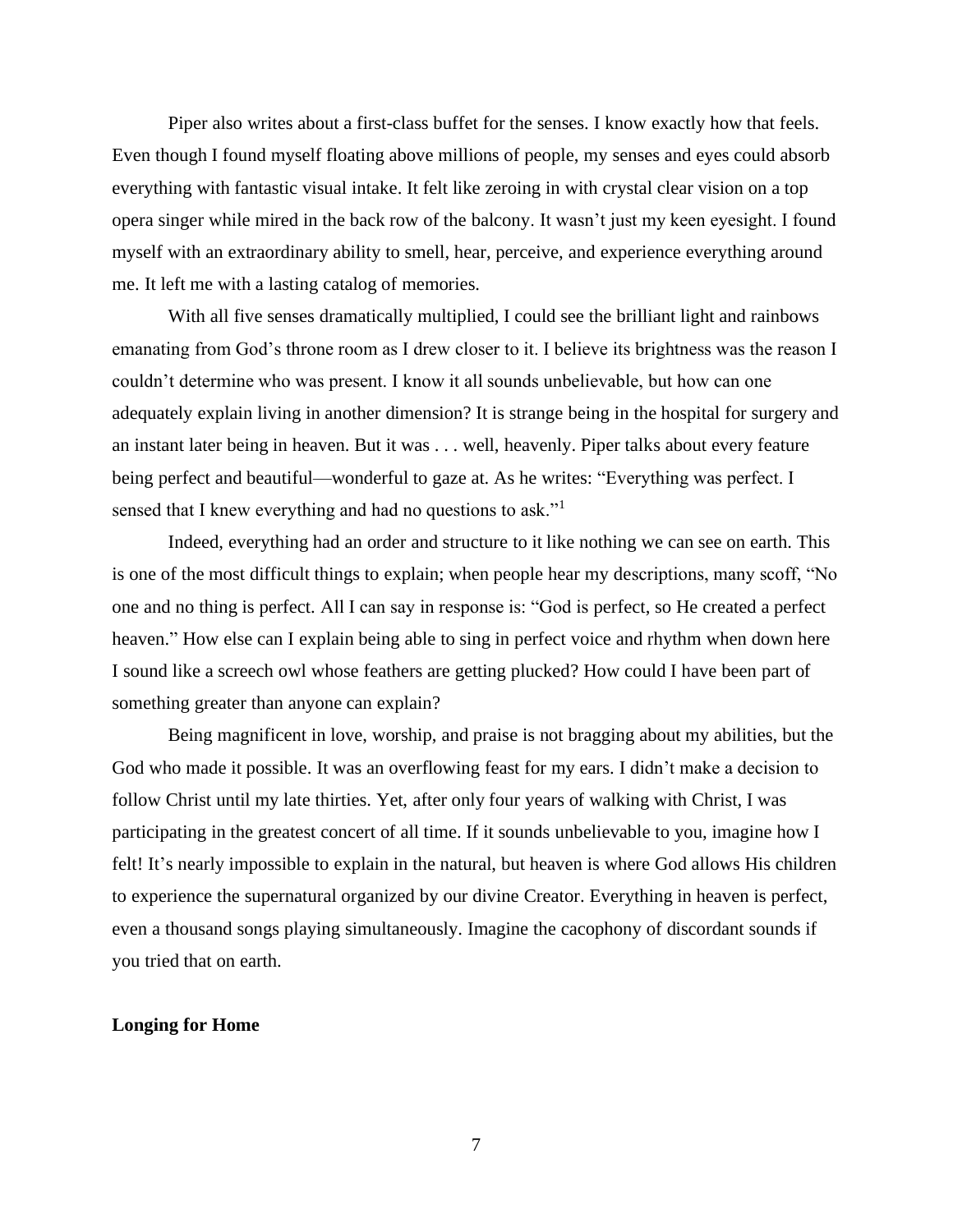*For I am persuaded that neither death nor life, nor angels nor principalities nor powers, nor things present nor things to come, nor height nor depth, nor any other created thing, shall be able to separate us from the love of God which is in Christ Jesus our Lord.*

Romans 8:38–39

In the tenth anniversary edition of *90 Minutes in Heaven*, Don Piper wrote a personal update about the millions of miles he had traveled, people he had met, and the countless prayers he had seen answered since the book's original release in 2004.

A paragraph near the end of this section particularly stood out to me: "And finally, I stood there at the gates of heaven, more alive and complete than I have ever been here on earth. I was surrounded by those who had helped me get to heaven by their words and actions. This remains the most real experience of my entire existence. Though I chose to keep it a sacred secret for a while, I now happily and without reservation shout, 'Heaven is real and Jesus is the  $Way!$ <sup>22</sup>

I know just how he feels. Although it has been more than thirty-five years since my trip to heaven, my mind thinks of it as clearly as if it happened yesterday. I have cherished it ever since and can hardly wait to go back. Among the many things I anticipate is being able this time to determine exactly who was walking around in God's throne room. That day in 1984, I was home. Just as Piper says, I wanted to be there more than anywhere else I had ever been on earth. It is where my spirit belongs.

Whenever the subject of heaven arises up in conversation, what immediately comes to mind is *perfection*. Invariably, my mind goes back to that day in the hospital and all the joy rushes back as I focus my thoughts on the experience. One reason I am convinced of the reality of this is what my wife told me later, about how I had gone through surgery with my arms locked straight up, pointing to heaven. The nurse tried several times to lower my arms, but she couldn't budge them. Finally, she asked the doctor what to do and he replied, "I'm operating down here. Forget about the arms."

Everyone has a fear of dying, as I once did, but after seeing heaven I look forward to the day of my return. I truly thank God for what He showed me. Indeed, I long for my return to where my spirit belongs. My human body is slowing getting weaker and slowing down, but I know heaven is my final resting home.